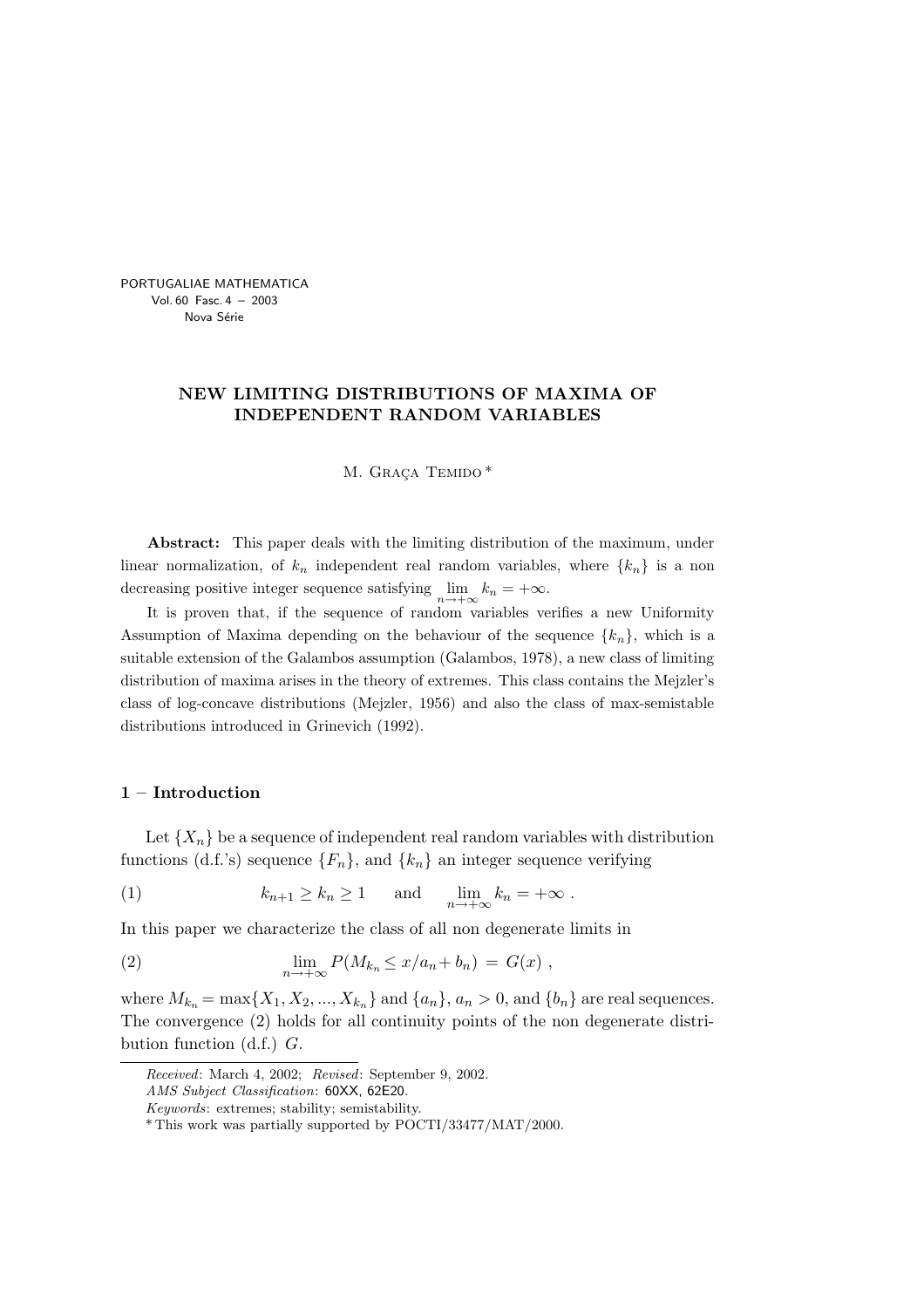In the particular case  $k_n = n$ , Mejzler (1956) introduced the class of all possible limiting distributions of the maxima, linearly normalized, which are usually called log-concaves distributions. This class of Mejzler, denoted by class M, coincides with the class of max-selfdecomposable real d.f.'s under linear normalization.

In what follows  $w_G = \sup\{x: G(x) < 1\}$  and  $\alpha_G = \inf\{x: G(x) > 0\}.$ 

Theorem 1. (Mejzler, 1956) Let G be a non degenerate d.f.. Suppose that there exist two real sequences  $\{a_n\}$ ,  $a_n > 0$ , and  $\{b_n\}$  and a real sequence of independent random variables such that

(3) 
$$
\lim_{n \to +\infty} P(M_n \le x/a_n + b_n) = G(x) ,
$$

for all continuity points of the non degenerate d.f. G. Suppose further that  $\lim_{n \to +\infty} F_{q_n}(x/a_n + b_n) = 1$ , for any x with  $G(x) > 0$  and for any sequence  $\{q_n\}$  of integers with  $1 \le q_n \le n$ . Then

- i)  $w_G = +\infty$  and  $\log G(x)$ ,  $x > \alpha_G$ , is a concave function or
- ii)  $w_G < +\infty$  and  $\log G(w_G e^{-x})$ ,  $x \in \mathbb{R}$ , is a concave function or
- iii)  $\alpha_G > -\infty$  and  $\log G(\alpha_G + e^x)$ ,  $x \in \mathbb{R}$ , is a concave function.

Conversely any d.f. satisfying i), ii) or iii) can occur as a limit in the given set-up.

In Galambos (1978) are obtained the conclusions of Mejzler's Theorem changing its assumption by the Uniformity Assumption of Maxima. This assumption is stronger than the one of Mejzler but it is easier to use in practice.

It is well known that if  $\{X_n\}$  is a sequence of independent and identically distributed (i.i.d.) random variables, the limit in (3) is a max-stable distribution. Thus a max-stable distribution is log-concave.

On the other hand, if the random variables of  $\{X_n\}$  are i.i.d., with d.f. F, but  ${k_n}$  satisfies

(4) 
$$
k_{n+1} \ge k_n \ge 1
$$
 and  $\lim_{n \to +\infty} \frac{k_{n+1}}{k_n} = r, \quad r \in [1, +\infty]$ ,

a new class of limiting distribution of  $M_{k_n}$ , linearly normalized, appears in the theory of extremes (Grinevich 1992, 1993). This is the class MSS of max-semistable distributions. Following Grinevich (1992) we shall say that a real non degenerate d.f. G is max-semistable if there are reals  $r > 1$ ,  $a > 0$  and b such that

(5) 
$$
G(x) = Gr(x/a + b), \quad x \in \mathbb{R},
$$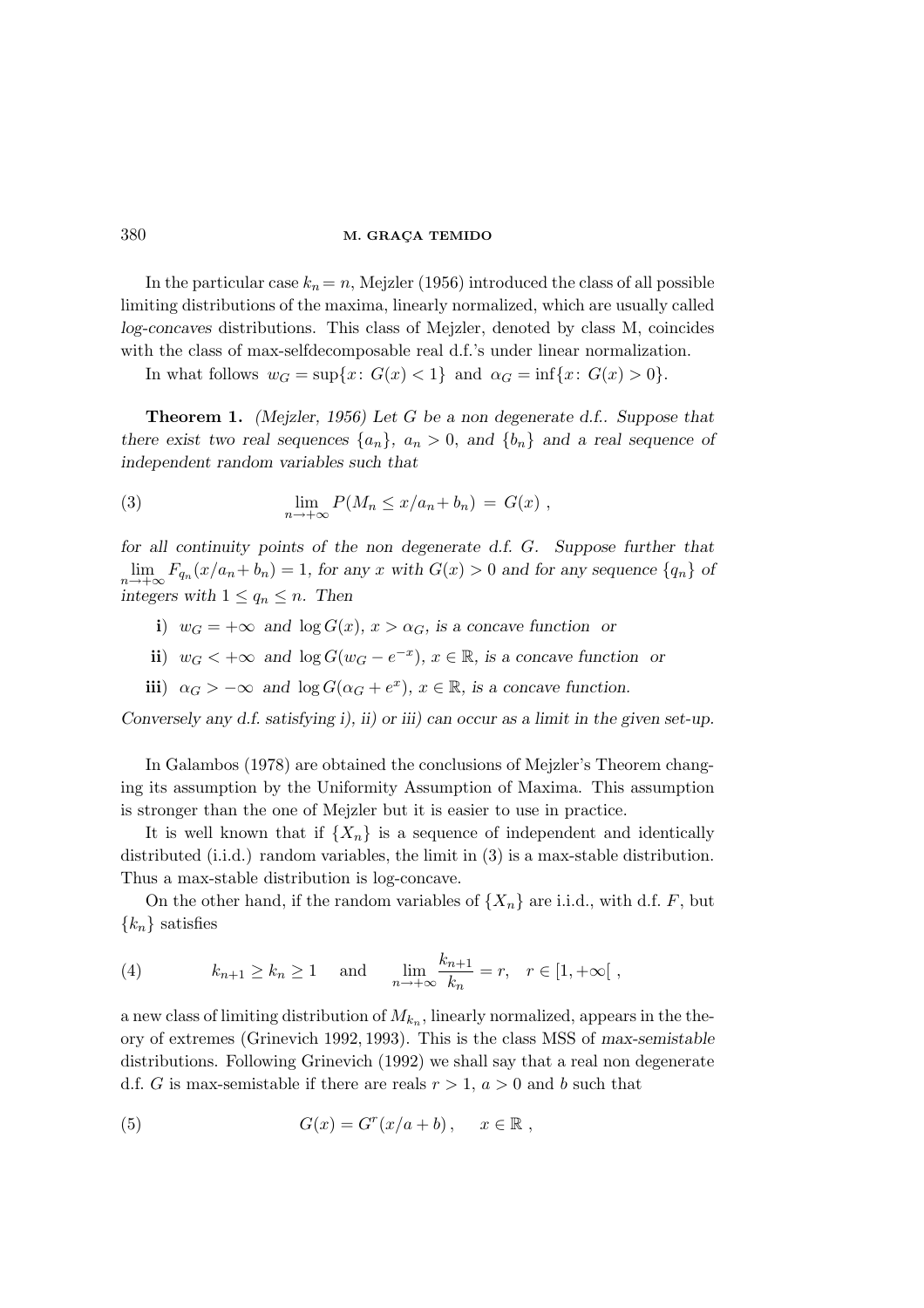### INDEPENDENT RANDOM VARIABLES 381

or equivalently, if there exist a sequence of i.i.d. random variables with d.f. F and two real sequences  $\{a_n\}$ ,  $a_n > 0$ , and  $\{b_n\}$  such that (2) holds for each continuity point of G. Canto e Castro et al. (1999) gives a characterization of max-semistable distributions, simpler than the one given in Grinevich (1993), and gives necessary and sufficient conditions on  $F$  such that  $(2)$  holds.

We further remark that the Geometric d.f., the Binomial Negative d.f. and the von Misès d.f.  $F(x) = 1 - \exp(-x - \frac{1}{2})$  $\frac{1}{2}\sin x$ ,  $x > 0$ , do not belong to any maxstable domain of attraction. Nevertheless these d.f.'s belong to a max-semistable domain of attraction.

In section 2, we will consider sequences of independent and, in general, non identically distributed random variables and an integer sequence  $\{k_n\}$  satisfying (1). We prove that if a new Uniformity Assumption of Maxima holds and (2) occur, then  $G$  is a log-semiconcave distribution. This new class of d.f.'s contains the log-concave class of Mejzler and also contains the Grinevich's class.

## 2 – Results

In what follows we only consider the case where the sequence  $\{k_n\}$  verifies (1) and  $\frac{k_{n+1}}{1}$  $\frac{n+1}{k_n} \nrightarrow 1, \quad n \rightarrow +\infty$ . In fact, considering  $\lim_{n \rightarrow +\infty} \frac{k_{n+1}}{k_n}$  $\frac{n+1}{k_n} = 1$ , we obtain a natural extension to the case considered by Mejzler and so, mutatis mutandis, we easily prove that the class of limit distributions in (2) is the Mejzler's class.

**Definition 1.** Let  $\{k_n\}$  be an integer sequence satisfying the assumptions (1) and  $\frac{k_{n+1}}{l}$  $\frac{n+1}{k_n} \nrightarrow 1$ ,  $n \rightarrow +\infty$ . The sequence  $\{X_n\}$  satisfies the Uniformity Assumption of Maxima on  $\{k_n\}$  if there exist two real sequences  $\{a_n\}$ ,  $a_n > 0$ , and  $\{b_n\}$ such that

(1) 
$$
\overline{F}_{k_n, max} := \max_{i=1,\dots,k_n} \left(1 - F_i(x/a_n + b_n)\right) \to 0, \quad n \to +\infty,
$$

holds and, for all  $m \geq 0$ ,

(2) 
$$
\lim_{n \to +\infty} \sum_{j=1}^{k_{n-m}} \left(1 - F_j(x/a_n + b_n)\right) = w_*(m, x)
$$

where  $w_*(m,.)$  verifies  $0 < w_*(m, x) < w_*(m, y) < +\infty$ , for some  $y < x$ . □

For the proof of Theorem 2 we need the following lemma.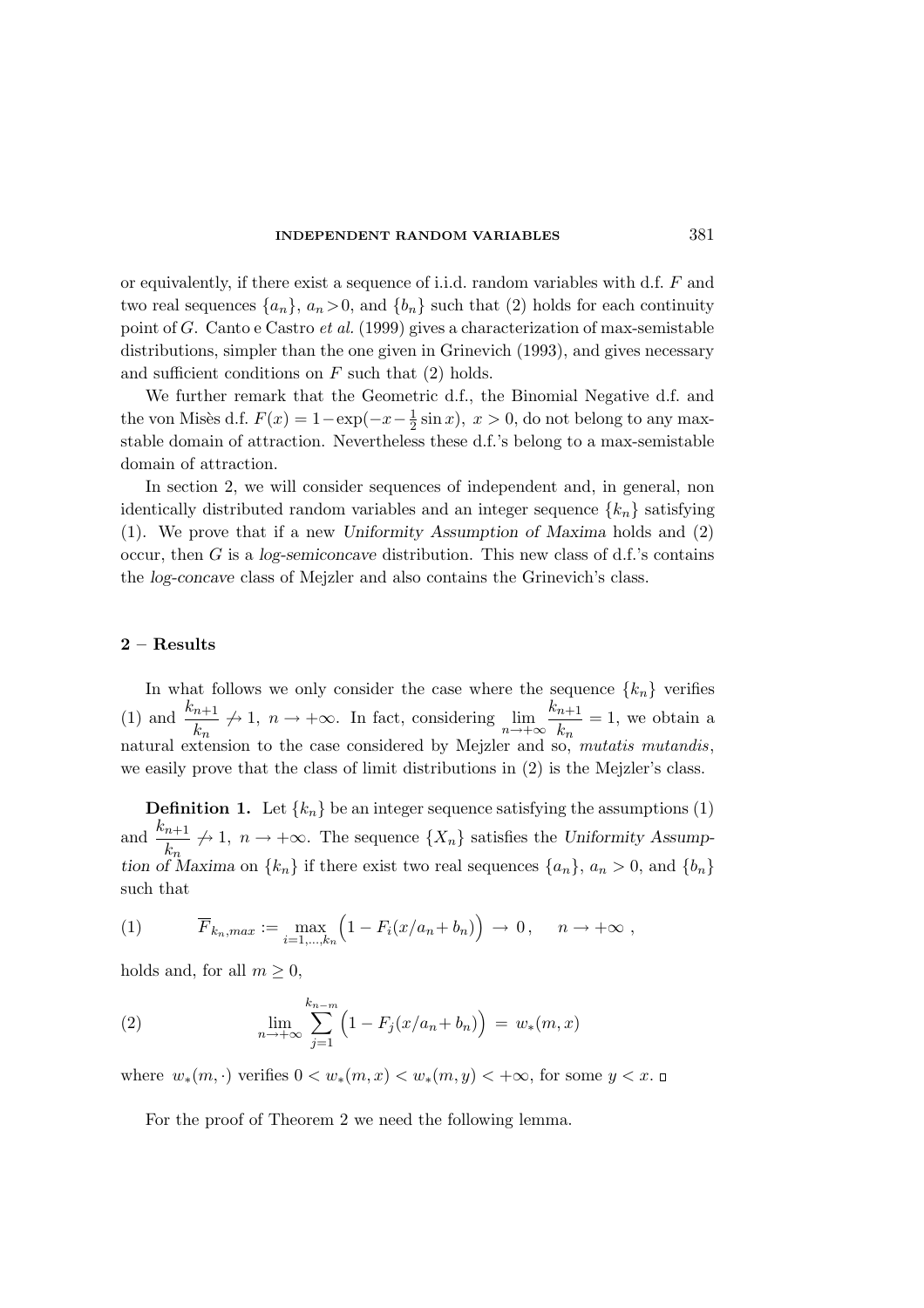**Lemma 1.** If  $a_{n,j}$ , for  $j = 1,...n$  and  $n \geq 1$ , are real numbers in [0,1] such that

$$
\lim_{n \to +\infty} \max\Big\{a_{n,j}, \ j = 1, ..., n\Big\} = 0
$$

and  $\prod_{n=1}^{\infty}$  $j=1$  $(1 - a_{n,j}) > 0, n > n_0$ , for some  $n_0$ , then  $\log \prod_{i=1}^{n} (1 - a_{n,i}) = (1 + o(1)) \left( - \sum_{i=1}^{n} \right)$ 

$$
\log \prod_{j=1} (1 - a_{n,j}) = (1 + o(1)) \left( - \sum_{j=1} a_{n,j} \right).
$$

**Theorem 1.** Let  $\{k_n\}$  be an integer sequence verifying (1) and suppose that  $k_{n+1}$  $\frac{n+1}{k_n} \nrightarrow 1, \; n \rightarrow +\infty.$ 

- 1. If there exist two real sequences  $\{a_n\}$ ,  $a_n > 0$ , and  $\{b_n\}$  and a real sequence of independent random variables verifying the Uniformity Assumption of Maximum on  $\{k_n\}$ , then (2) holds, for all continuity points of G, and G verifies at least one of the following conditions:
	- i)  $w_G = +\infty$  and there exists a positive real  $\alpha$  such that  $H_1(x) = \frac{G(x)}{G(x)+d}$  $\frac{G(x)}{G(x+\alpha)}$  $x > \alpha_G$ , is a non decreasing and right continuous function,
	- ii)  $w_G < +\infty$  and there exists a positive real  $\alpha < 1$  such that

$$
H_2(x) = \begin{cases} \frac{G(x)}{G(\alpha(x - w_G) + w_G)}, & x < w_G, \\ 1, & x \ge w_G, \end{cases}
$$

is a non decreasing and right continuous function or

iii)  $\alpha_G > -\infty$  and there exist a real  $\alpha > 1$  such that

$$
H_3(x) = \begin{cases} 0, & x < \alpha_G, \\ \frac{G(x)}{G(\alpha(x - \alpha_G) + \alpha_G)}, & x \ge \alpha_G, \end{cases}
$$

is a non-degenerate d.f..

2. Conversely if a non degenerate d.f. G verifies one of the three conditions i), ii) or iii), then there exist real sequences  $\{a_n\}$ ,  $a_n > 0$ , and  $\{b_n\}$ and a sequence of independent random variables satisfying the Uniformity Assumption of Maxima on  $\{k_n\}$ . Consequently (2) holds for all continuity point of G.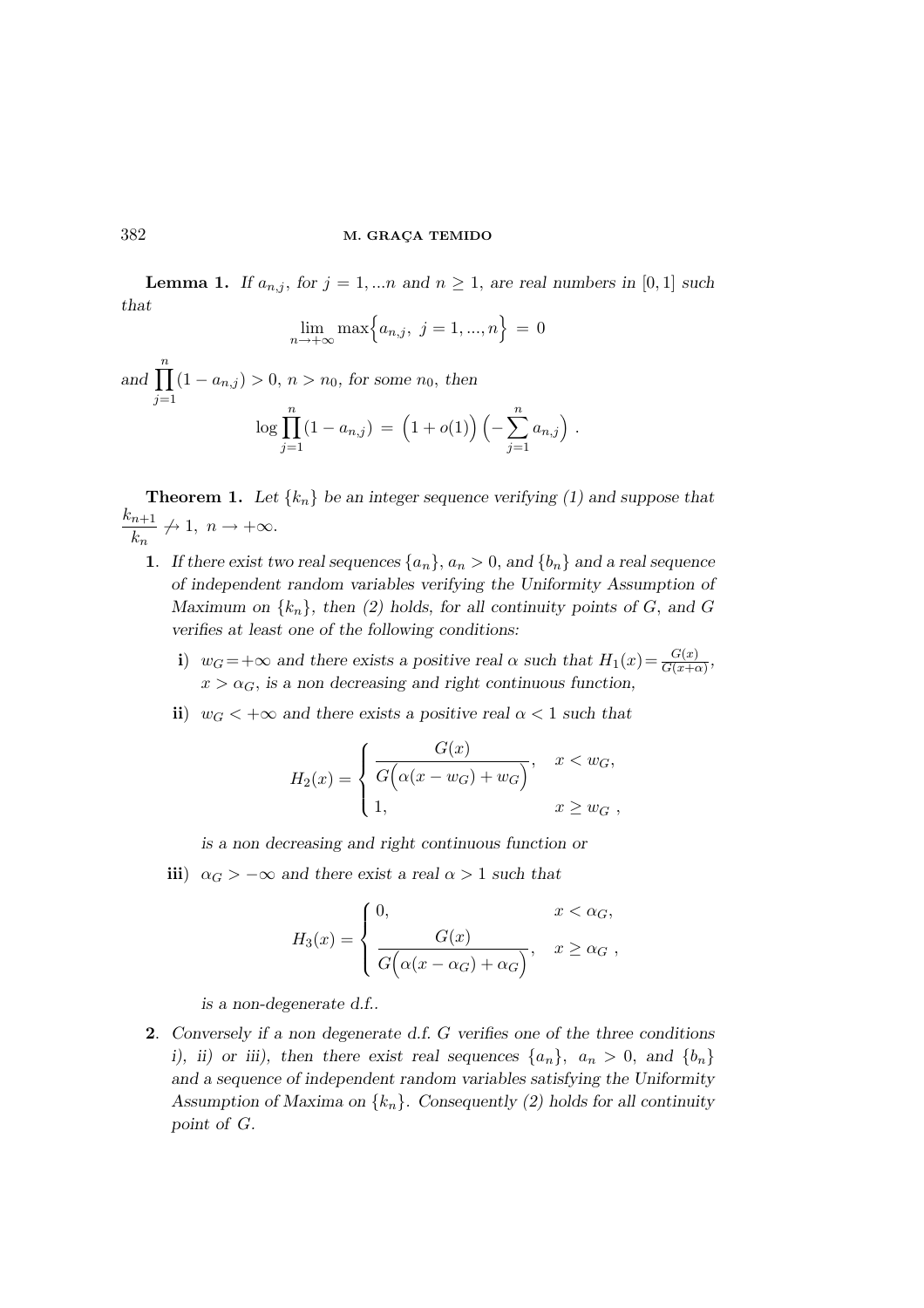#### INDEPENDENT RANDOM VARIABLES 383

**Proof:** Consider  $u_n = x/a_n + b_n$ . Using Lemma 1 we obtain

(3)  
\n
$$
\log P(M_{k_{n-m}} \le u_n) = \log \prod_{j=1}^{k_{n-m}} F_j(u_n)
$$
\n
$$
= (1 + o(1)) \left( - \sum_{j=1}^{k_{n-m}} (1 - F_j(u_n)) \right)
$$

or equivalently

$$
\lim_{n \to +\infty} P(M_{k_{n-m}} \le u_n) = \exp(-w_*(m, x)) \; .
$$

Attending to (3), the Khintchine's Theorem gives us

(4) 
$$
\lim_{n \to +\infty} \frac{a_{n-m}}{a_n} = A_m, \quad \lim_{n \to +\infty} a_{n-m}(b_n - b_{n-m}) = B_m
$$

and  $G(A_m x + B_m) = \exp(-w_*(m, x))$ , for all  $m \ge 1$ . Then, for x such that  $\alpha_G < A_m x + B_m \leq w_G$ , we have

(5) 
$$
\lim_{n \to +\infty} \prod_{j=k_{n-m}+1}^{k_n} F_j(u_n) = \frac{G(x)}{G(A_m x + B_m)}.
$$

It is clear that the function on the right hand side of  $(5)$  is non decreasing in x and belongs to [0, 1].

In order to specify the possible forms of  $A_m$  and  $B_m$  we observe that, using (4) it is easy to establish the following functional equations, stated for all positive integers m and p

$$
A_{m+p} = A_m A_p
$$

and

$$
B_{m+p} = A_p B_m + B_p = A_m B_p + B_m.
$$

Thus  $A_m = 1$  and  $B_m = m \alpha$  for some  $\alpha > 0$ , or  $A_m = \alpha^m$  for some real  $\alpha \neq 1$ and  $B_m = \beta(\alpha^m - 1)$  for some real  $\beta$ .

In the first case, the right hand side of (5) becomes  $\frac{G(x)}{G(x+m\alpha)}$  with  $\alpha > 0$ . Moreover  $\frac{G(x)}{G(x+m)}$  $\frac{G(x)}{G(x+m\alpha)}$  is non decreasing in x if and only if the same holds with  $H_1(x)$ .

In the second case, the right hand side of (5) becomes  $\frac{G(x)}{G(\alpha^m(x))}$  $\frac{G(x)}{G(\alpha^m(x+\beta)-\beta)}$ .

Since  $\alpha^{m}(x+\beta)-\beta\geq x$  is equivalent to  $\alpha<1$  and  $x\leq -\beta$  or  $\alpha>1$ and  $x \ge -\beta$  it is obvious that  $\alpha < 1$  and  $-\beta = w_G$  or  $\alpha > 1$  and  $-\beta = \alpha_G$ . Hence  $H_2$  and  $H_3$  are non decreasing and right continuous functions.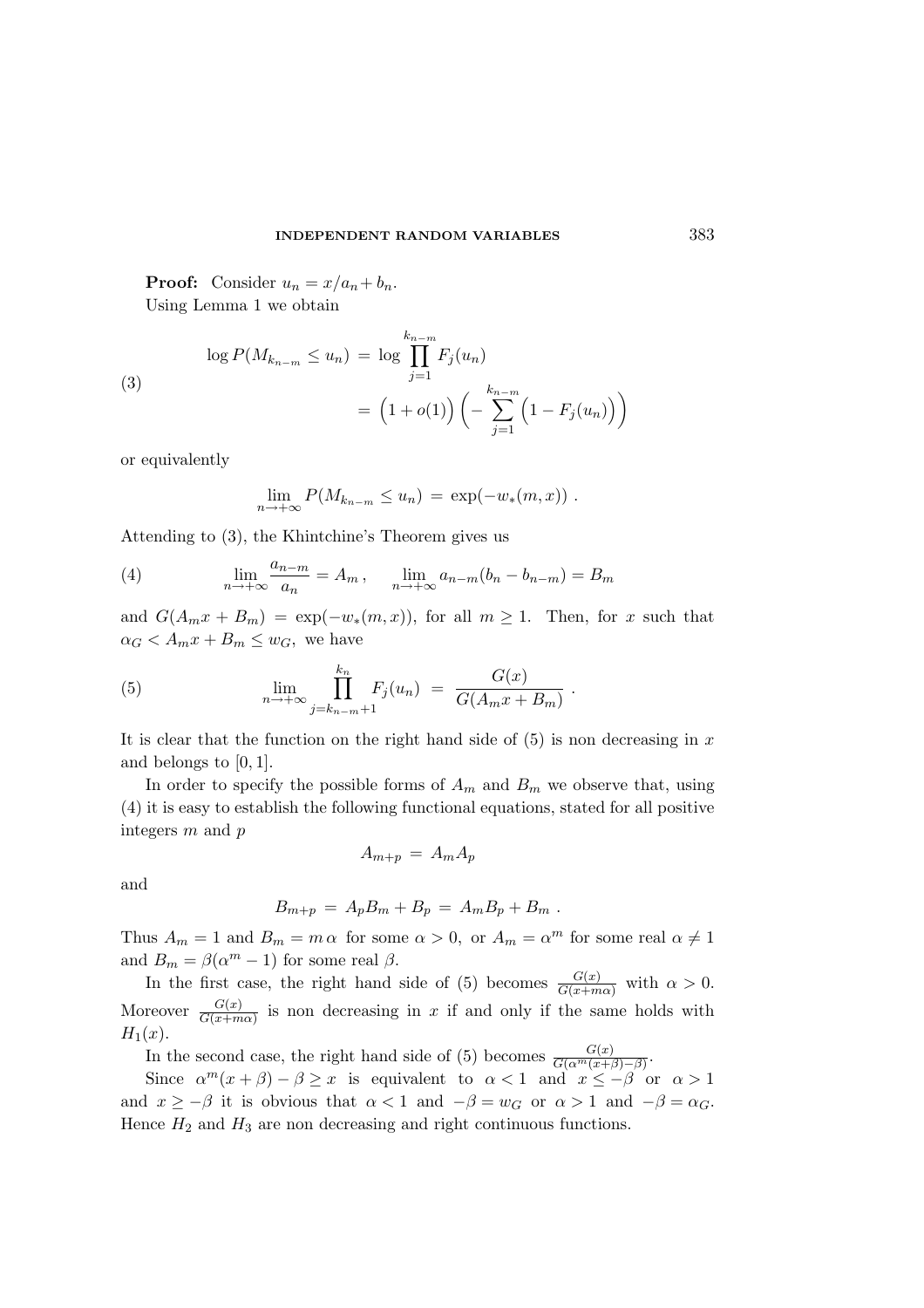We prove now the part 2 of the theorem.

We observe first that  $H_i$ ,  $i = 1, 2$ , could not verify  $\lim_{x \to -\infty} H_i(x) = 0$  but the sequences of d.f.'s which we are going to define must have a left tail verifying  $\lim_{x \to -\infty} F_j(x) = 0, \ j \ge 1.$ 

i) Let  ${F<sub>j</sub>}$  be a sequence of d.f.'s, which for  $x > x_0$ , for a certain real  $x_0$ , are defined by

$$
F_{k_j}(x) = \frac{G(x - \alpha j)}{G(x - \alpha j + \alpha)}, \quad j \ge 1,
$$

and

$$
F_j(x) = \frac{G(x + \alpha j)}{G(x + \alpha j + \alpha)}, \quad j \in \mathbb{N} \setminus \{k_n, n \ge 1\}.
$$

Therefore with  $u_n = x + \alpha n$  we have, as  $n \to +\infty$ ,

$$
\sum_{j=1}^{k_{n-m}} \left(1 - F_j(u_n)\right) \sim \log \prod_{j=1}^{n-m} \frac{G(u_n - \alpha j + \alpha)}{G(u_n - \alpha j)} + \log \prod_{j \in B_m} \frac{G(u_n + \alpha j + \alpha)}{G(u_n + \alpha j)},
$$

where  $B_m = \{1, 2, ..., k_{n-m}\} \setminus \{k_1, k_2, ..., k_{n-m-1}, k_{n-m}\}.$ 

Attending to the fact that

$$
\log \prod_{j=1}^{n-m} \frac{G(u_n - \alpha j + \alpha)}{G(u_n - \alpha j)} = o(1) - \log G(x + \alpha m)
$$

and

$$
\log \prod_{j \in B_m} \frac{G(u_n + \alpha j + \alpha)}{G(u_n + \alpha j)} \le \log \prod_{j=1}^{k_{n-m}} \frac{G(u_n + \alpha j + \alpha)}{G(u_n + \alpha j)}
$$
  
=  $\log G(x + \alpha (n + 1 + k_{n-m})) - \log G(x + \alpha (n + 1))$   
=  $o(1), \quad n \to +\infty,$ 

we get

$$
\lim_{n \to +\infty} \sum_{j=1}^{k_{n-m}} \left(1 - F_j(u_n)\right) = -\log G(x + \alpha m) ,
$$

for all  $m \geq 0$ .

Hence, since (1) is immediate, we have a sequence of independent variables of d.f.'s  ${F_n}$  verifying the Uniformity Assumption of Maxima on  ${k_n}$  and

$$
\lim_{n \to +\infty} P(M_{k_n} \leq x + \alpha n) = G(x) .
$$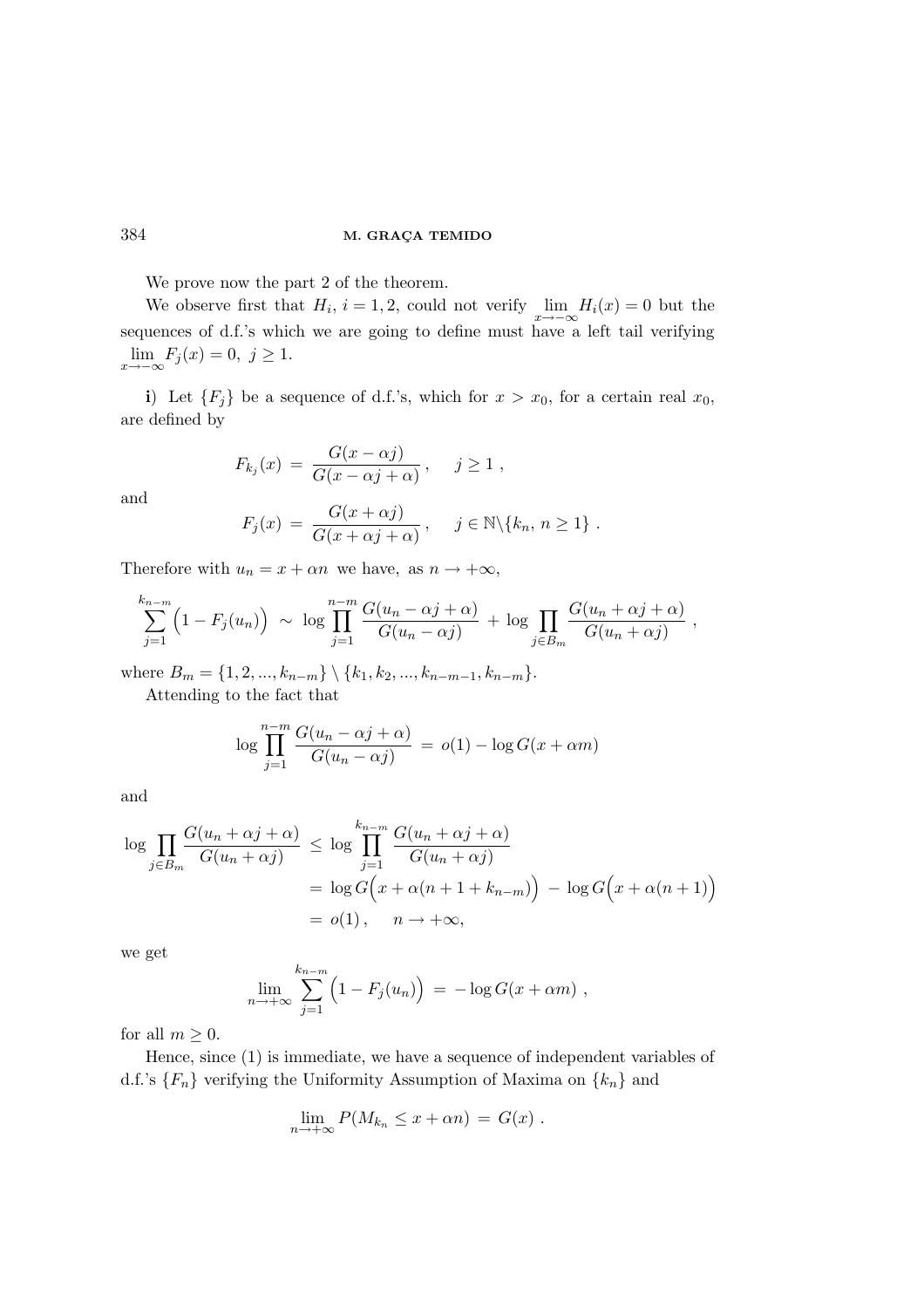In the second case we define, for  $x_0 < x < w_G$ ,

$$
F_{k_j}(x) = \frac{G(\alpha^{-j}(x - w_G) + w_G)}{G(\alpha^{-j+1}(x - w_G) + w_G)}, \quad j \ge 1,
$$
  

$$
F_j(x) = \frac{G(\alpha^{j}(x - w_G) + w_G)}{G(\alpha^{j+1}(x - w_G) + w_G)}, \quad j \in \mathbb{N} \setminus \{k_n, n \ge 1\},
$$

and  $F_j(x) = 1$  for  $x > w_G$ . With  $u_n = \alpha^n x + w_G(1 - \alpha^n)$  we obtain the desired result. In this case we also have proved that

$$
\lim_{n \to +\infty} P\Big(M_{k_n} \leq \alpha^n x + w_G(1 - \alpha^n)\Big) = G(x) .
$$

Finally, using  $H_3$  we define  $F_j(x) = 0$  for  $x < \alpha_G$  and, for  $x \ge \alpha_G$ ,

$$
F_{k_j}(x) = \frac{G(\alpha^{-j}(x - \alpha_G) + \alpha_G)}{G(\alpha^{-j+1}(x - \alpha_G) + \alpha_G)}, \quad j \ge 1,
$$

and

$$
F_j(x) = \frac{G(\alpha^j(x - \alpha_G) + \alpha_G)}{G(\alpha^{j+1}(x - \alpha_G) + \alpha_G)}, \quad j \in \mathbb{N} \setminus \{k_n, n \ge 1\}.
$$

Choosing  $u_n = \alpha^n(x - \alpha_G) + \alpha_G$  we again obtain the desired results.

The class of all non degenerate limiting d.f.'s G which arise in the last theorem will be denoted by  $\mathcal{L}$ .

We should remark that this new class contains the class of Mejzler. Indeed, if for instance  $w_G = +\infty$  and  $\log G$  is a concave function then, for all positive real  $\alpha$  and  $x > \alpha_G$ ,  $\frac{G(x)}{G(x+\alpha)}$  $\frac{G(x)}{G(x+\alpha)}$  is a non decreasing and continuous function and thus it verifies condition i) in Theorem 2. By applying similar arguments we can establish the other two inclusions.

**Example 1.** The Poisson d.f.  $\mathcal{P}(\lambda)$  belongs to class  $\mathcal{L}$ , for all  $\lambda$ .

**Example 2.** The Binomial d.f.  $B(m, p)$  belongs to class  $\mathcal{L}$ , for all m and for all  $p.$   $\Box$ 

In Proposition 1 we prove that  $\mathcal L$  contains the Grinevich's class. Before we do that, we present one illustrative example where it is shown that this inclusion is strict.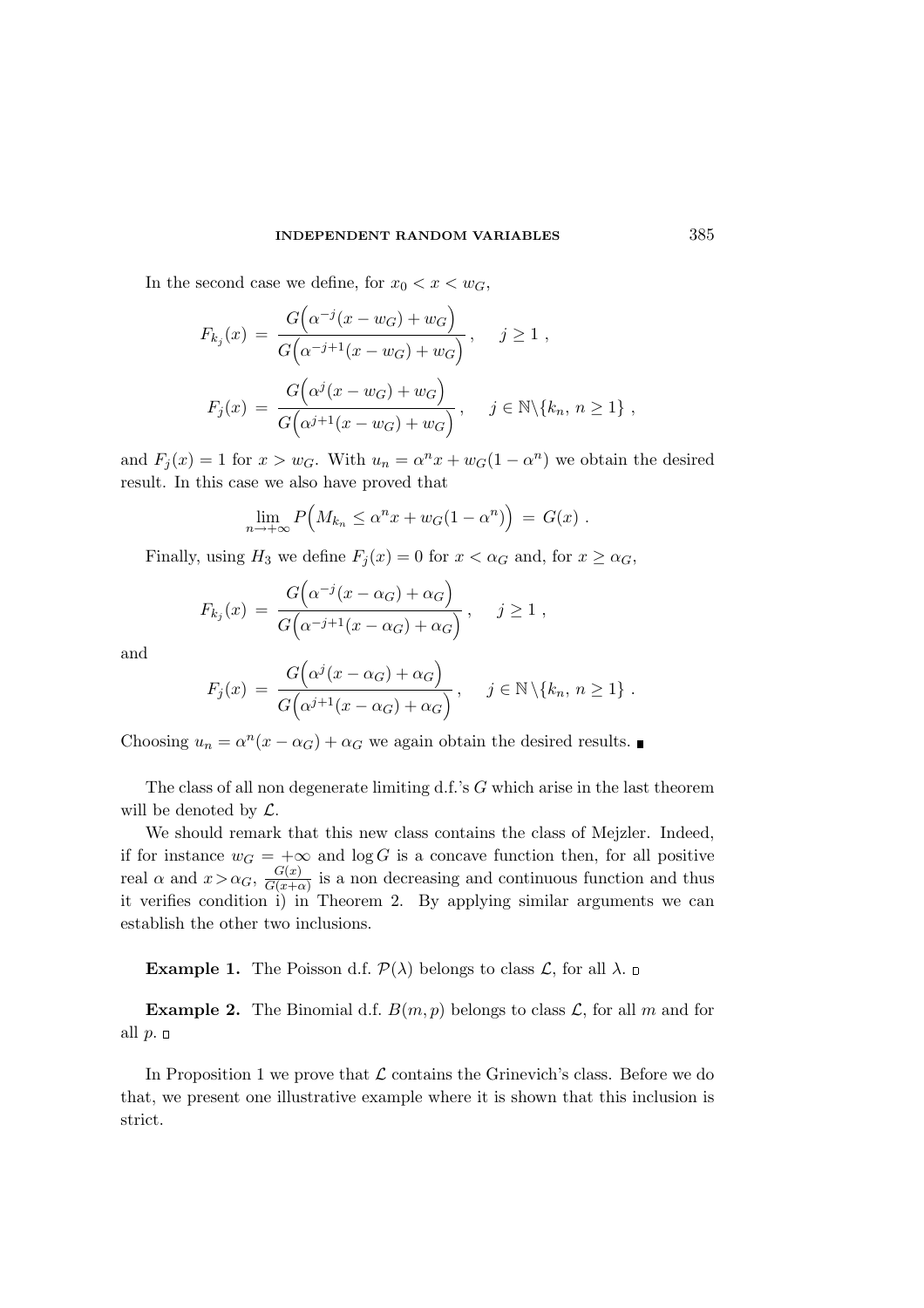Example 3. The d.f.

$$
G(x) = \begin{cases} \exp(-e^{-2x}(4 + \cos 2\pi x)), & x < 1, \\ \exp(-e^{-1-x}(2 - \cos \pi x)), & 1 \le x < 2, \\ \exp(-e^{-8-x}(8 + \cos 2\pi x)), & x \ge 2, \end{cases}
$$

belongs to  $\mathcal L$  but it is not log-concave neither is max-semistable.  $\square$ 

**Proposition 1.** Any max-semistable d.f. belongs to  $\mathcal{L}$ .

**Proof:** If G is non degenerate and satisfies (5) with  $a = 1$ , that is  $G(x) =$  $G^{r}(x+b)$  for all x in R, then  $\frac{G(x)}{G(x+b)} = G^{r-1}(x+b)$ . On the other hand, if  $a > 1$ in (5) then  $b = w_G(1 - a^{-1})$  and  $G(x) = G^r(x/a + w_G(1 - a^{-1}))$  which implies  $\frac{G(x)}{G(w_G - a^{-1}(w_G - x))} = G^{r-1}(w_G - a^{-1}(w_G - x)).$ The case  $0 < a < 1$  is similar.

We present now a relation between  $\mathcal L$  and concavity.

**Proposition 2.** Suppose that G is a non degenerate d.f.. If G belongs to  $\mathcal{L}$ then G verifies at least one of the following conditions:

- i)  $w_G = +\infty$  and there exist a positive real  $\alpha$  such that for all  $x > \alpha_G$ ,  ${\log G(x + \alpha m)}_m$  is a concave sequence,
- ii)  $w_G < +\infty$  and there exist a real  $\alpha$  in [0,1] such that, for all  $x > \alpha_G$ ,  $\{\log G(w_G - \alpha^m(w_G - x))\}_m$  is a concave sequence or
- iii)  $\alpha_G > -\infty$  and there exist a real  $\alpha > 1$  such that, for all  $x > \alpha_G$ ,  $\{\log G(\alpha_G + \alpha^m(x - \alpha_G))\}_m$  is a concave sequence.

**Proof:** Suppose that  $w_G = +\infty$  and for some  $\alpha > 0$  the function  $\frac{G(x)}{G(x+\alpha)}$  is non decreasing for  $x > \alpha_G$ . Thus, for each real  $x > \alpha_G$  and each  $m \ge 1$ , since  $x + \alpha(m-1) < x + \alpha m$ , we have

$$
\log \frac{G(x + \alpha(m-1))}{G(x + \alpha m)} \le \log \frac{G(x + \alpha m)}{G(x + \alpha(m+1))}.
$$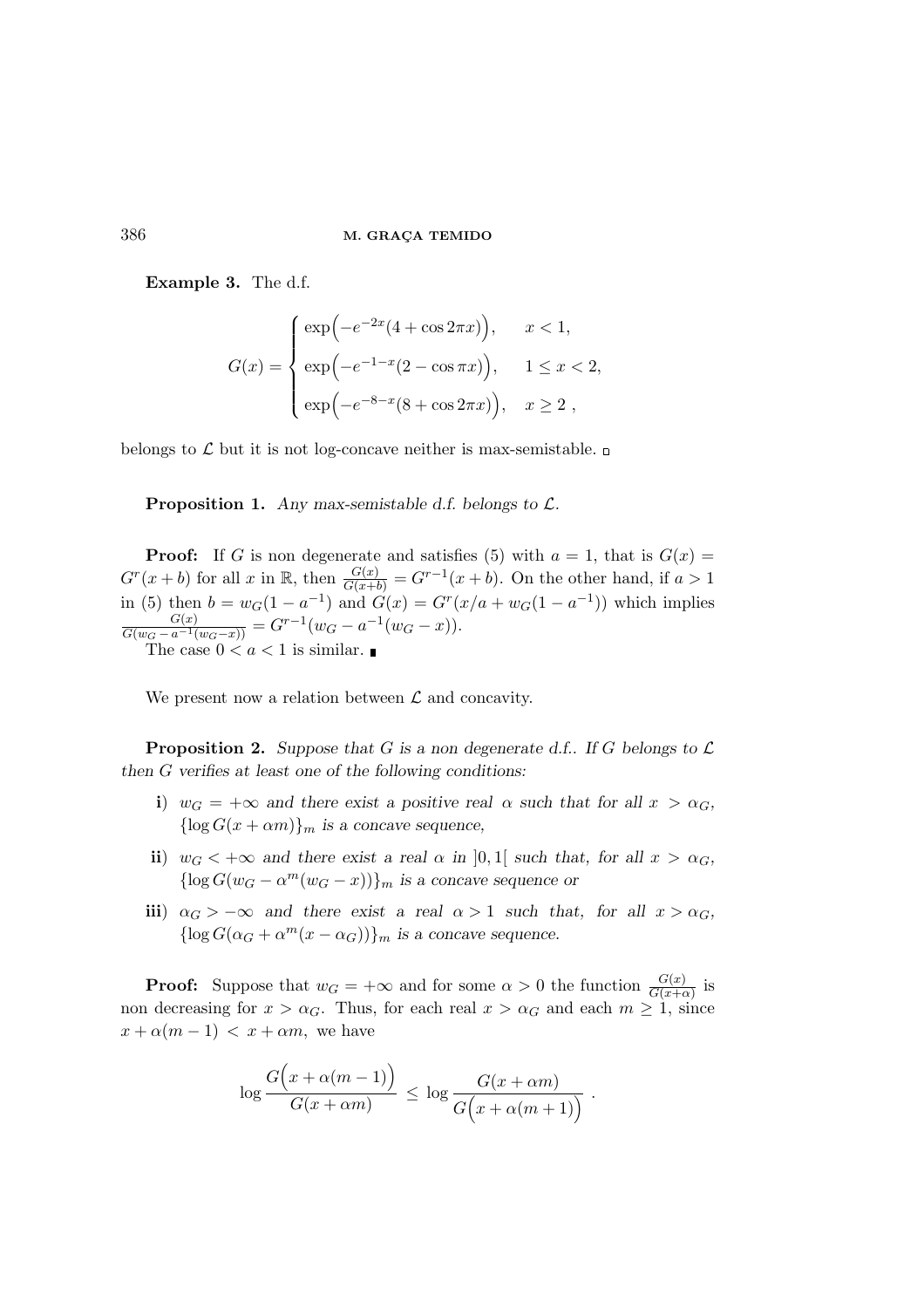#### INDEPENDENT RANDOM VARIABLES 387

With  $a_m(x) := \log G(x + \alpha m)$ , it follows

$$
a_{m+1}(x) - a_m(x) \le a_m(x) - a_{m-1}(x), \quad m \ge 1.
$$

That is, for each real  $x > \alpha_G$ , the sequence  $\{a_m(x)\}_m$  is concave.

If there exist a real  $\alpha$  in [0, 1[ such that  $\frac{G(x)}{G(\alpha(x-w_G)+w_G)}$  is non decreasing for  $x > \alpha_G$ , then attending that  $\alpha^{m-1}(x - w_G) + w_G < \alpha^m(x - w_G) + w_G$  we get

$$
\log \frac{G\left(\alpha^{m-1}(x-w_G) + w_G\right)}{G\left(\alpha^m(x-w_G) + w_G\right)} \le \log \frac{G\left(\alpha^m(x-w_G) + w_G\right)}{G\left(\alpha^{m+1}(x-w_G) + w_G\right)}
$$

and so the desired result is proved.

The proof of iii) is similar.

Any d.f. in the class introduced in Proposition 2 is called Log–semiconcave and this class will be denoted by  $\mathcal{L}^*$ .

From this proposition we deduce that if G belongs to  $\mathcal L$  for some  $\alpha$  than G is log-semiconcave for the same  $\alpha$ . However the converse of this particular implication is false as we show in the following example.

Example 4. The d.f. G defined by

$$
\log G(x) = \begin{cases}\n-1.9 \exp(-(x+1)/1.9), & x < -1, \\
0.9 x - 1, & -1 \le x < 0, \\
x - 1, & 0 \le x < 0.5, \\
-4^{-x}, & x \ge 0.5,\n\end{cases}
$$

is a log-semiconcave d.f. for  $\alpha \geq 1$  but  $\frac{G(x)}{G(x+\alpha)}$  is decreasing in  $]-1, -0.5[$  for all  $\alpha$  in [0, 1.5]. Further  $\frac{G(x)}{G(x+\alpha)}$  is non decreasing in  $\mathbb{R}$ , for all  $\alpha \geq 1.5$ .

We remark that there are distributions which are not log-semiconcaves. One example is

$$
G(x) = \begin{cases} \frac{1}{1-x}, & x < -1, \\ 1 - \frac{1}{2} \exp(-(x+1)/2), & x \ge -1. \end{cases}
$$

As a conclusion we present the following table which summarize what we said before about these four classes of limit laws for the maximum of independent random variables.